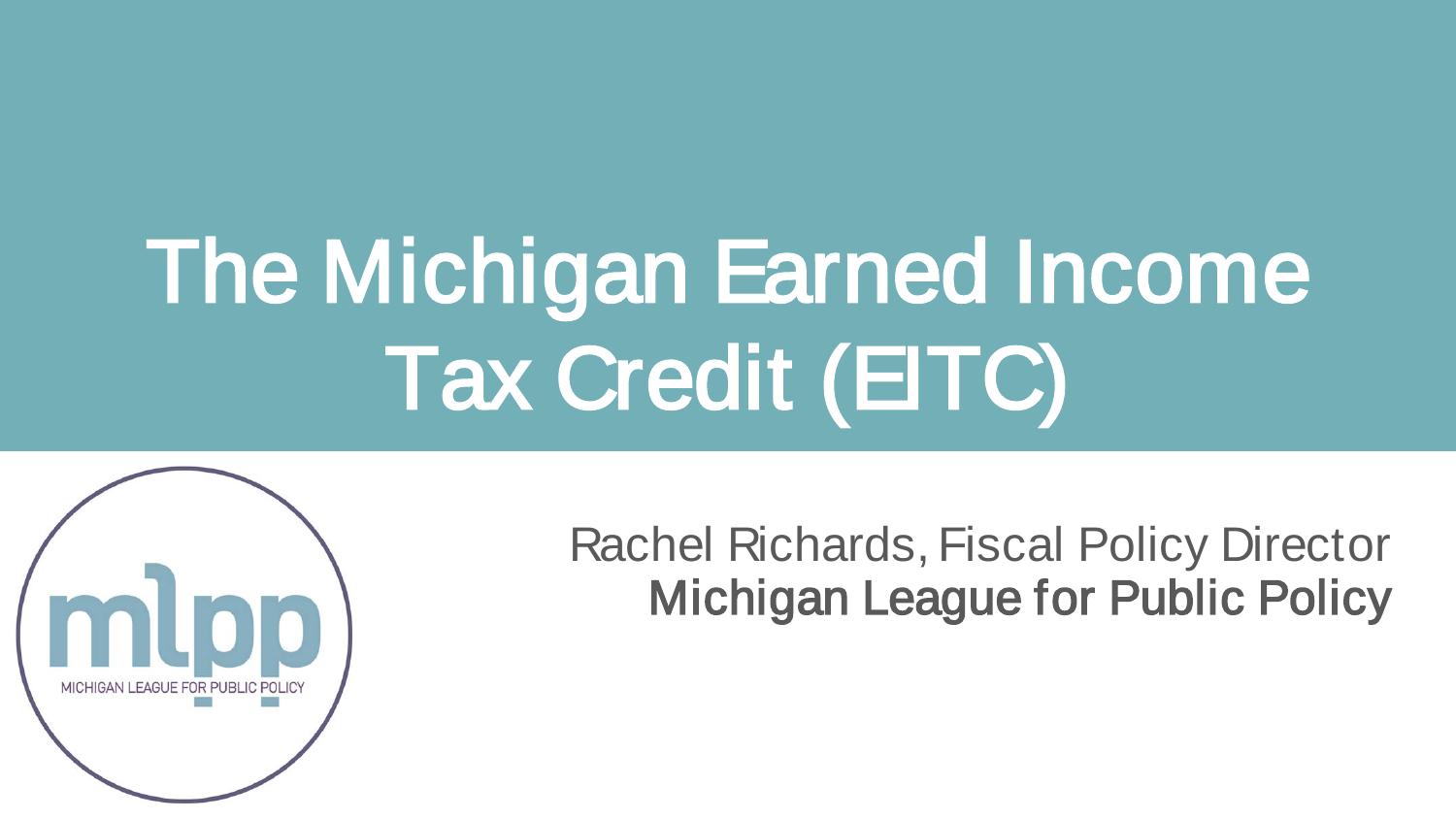## History of the EITC

TY 2020 Data: 25 million - \$60B - avg: \$2,411

MI avg: \$2,467 Source: IRS

#### Participation Rates (TY 2018): National: 78.1%

MI: 80.5% Source: IRS

| 1975                                  | 1993                               | 2006                             | 2011                             | 2021                           | 2022                                |
|---------------------------------------|------------------------------------|----------------------------------|----------------------------------|--------------------------------|-------------------------------------|
| <b>Federal EITC</b><br><b>Enacted</b> | <b>Federal</b><br><b>Expansion</b> | <b>MI EITC</b><br><b>Enacted</b> | <b>MI EITC</b><br><b>Reduced</b> | American<br><b>Rescue</b>      | <b>Opportunities</b><br>for State   |
| Enacted as<br>part of the Tax         | The federal<br>credit is made      | Michigan<br>enacts a state       | The state<br>EITC is             | <b>Plan Act</b><br><b>ARPA</b> | <b>Expansion</b><br>$SB 417 = 30\%$ |
| Reduction Act                         | available to                       | EITC equal to                    | reduced to 6%                    | temporarily                    |                                     |
| -made                                 | workers                            | up to 20% of                     | of the federal                   | expands the                    | Gov. $= 20\%$                       |
| permanent in<br>1978.                 | without<br>children.               | the federal<br>credit.           | credit.                          | EITC.                          |                                     |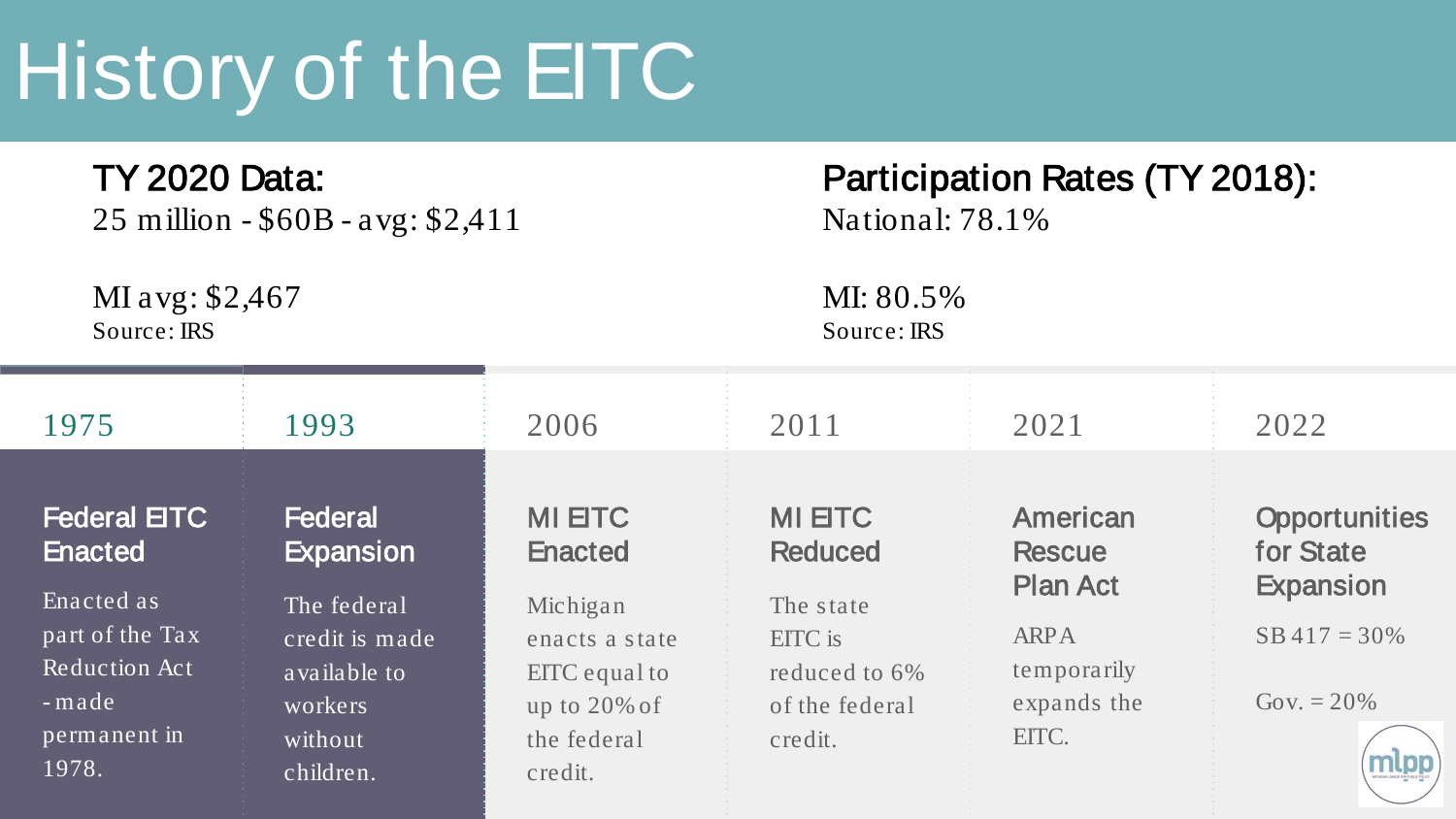## How the EITC works

#### The credit formula is based on numerous factors:

- **Earnings**
- Number of children
- Marital status
- Age (for workers without children only)
- **Inflation**

| <b>Maximum AGI</b> |        |        |     |        |  |  |  |  |
|--------------------|--------|--------|-----|--------|--|--|--|--|
| <b>Children</b>    | Single |        | MFJ |        |  |  |  |  |
| Zero               | \$     | 21,430 | \$  | 27,380 |  |  |  |  |
| One                | \$     | 42,158 | \$  | 48,108 |  |  |  |  |
| Two                | \$     | 47,915 | \$  | 53,865 |  |  |  |  |
| Three+             |        | 51,464 |     | 57,414 |  |  |  |  |

#### EITC Amount by Number of Qualifying Children, Marital Status, and Income, 2020



#### Source: Congres s ional Res earch Service

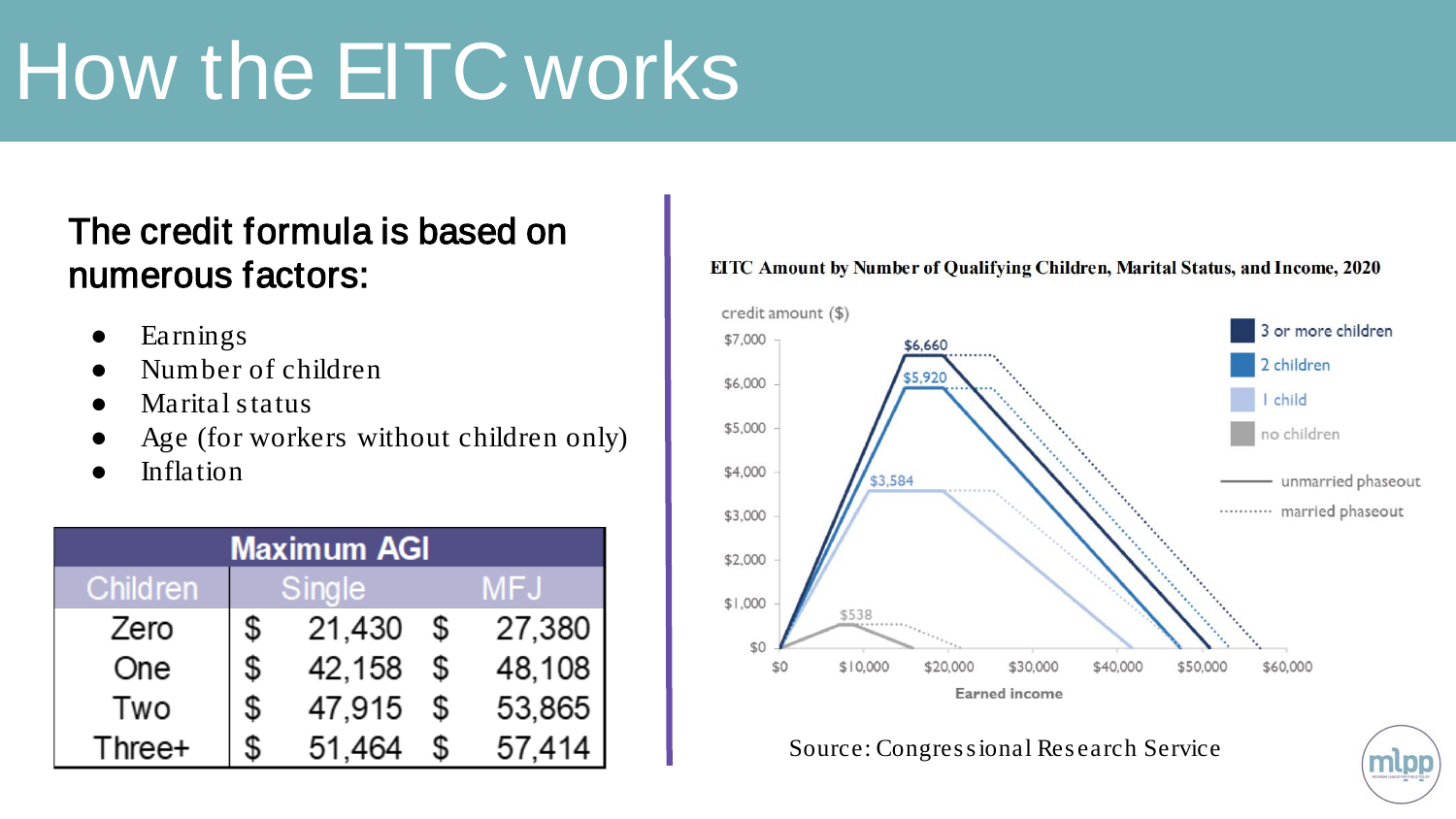### 31 states plus D.C. and Puerto Rico have EITCs



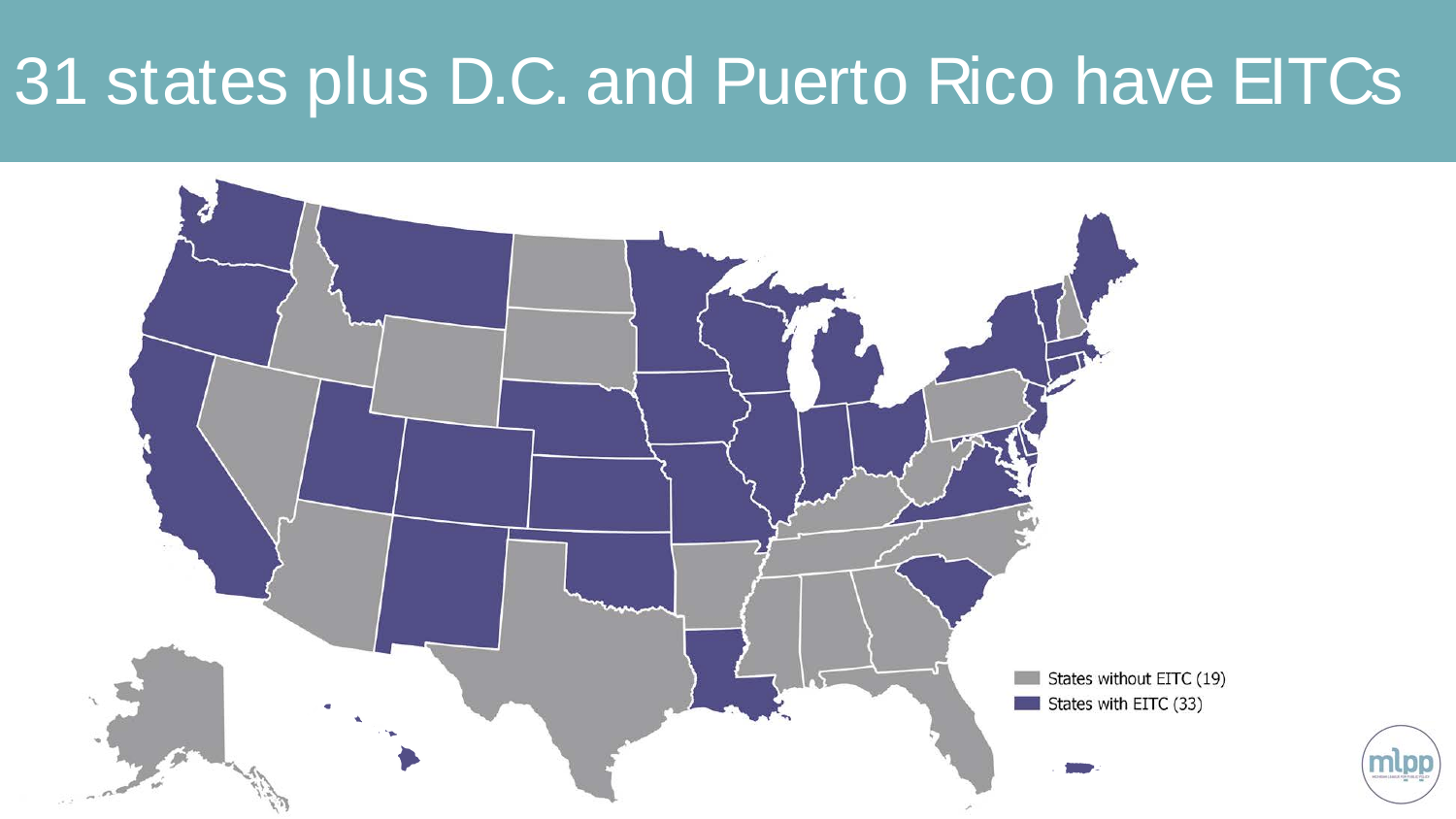## State EITCs

- Mis s ouri enacted in  $2021$  effective 2023; Utah enacted in 2022 - effective 2023
- Of the 31 states and DC with a state-level EITC:
	- Only 6 nonrefundable
	- States have decoupled from federal EITC
	- $\circ$  Range from 3% (MT) to 100%+ (DC/ MD - without dependent children; SC nonrefundable)



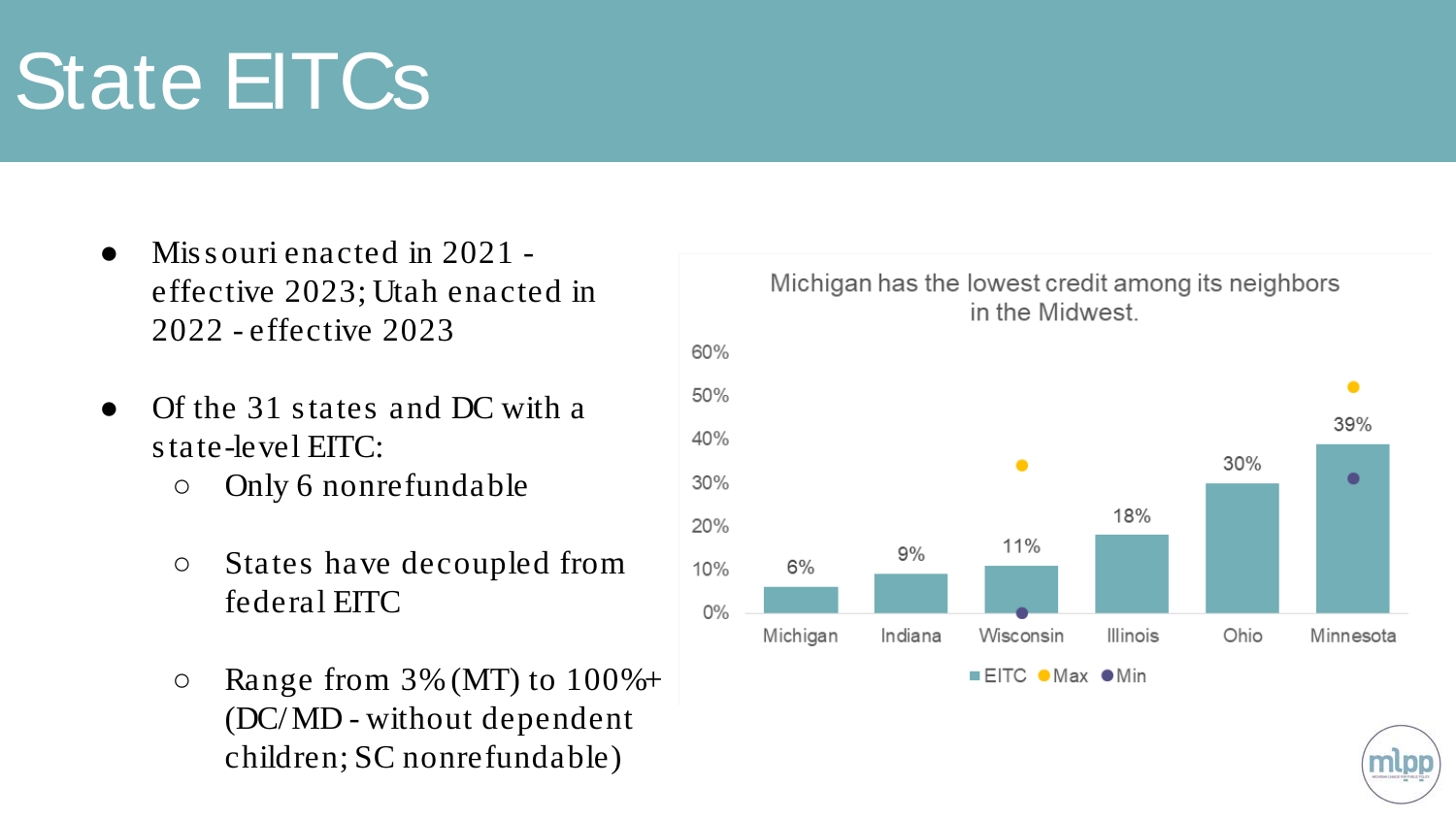## Impact of the EITC

The EITC helps workers make ends meet, allowing them to keep up with the rising cost of essentials like groceries, transportation, and childcare while remaining in the workforce.

The EITC supports **racial equity**, as Black and His panic families make up a greater share of hous eholds with low incomes due to a his tory of racial bias and dis crimination.

The EITC has positive, long-lasting effects for children, including better health, higher tes t scores, and increased earnings in adulthood.

The EITC reduces poverty in communities across the state, with equal take-up in **urban and** rural counties of roughly 16% of taxpayers. Source: MLPP calculations from MI Dept



of Treas ury data; TY 2019

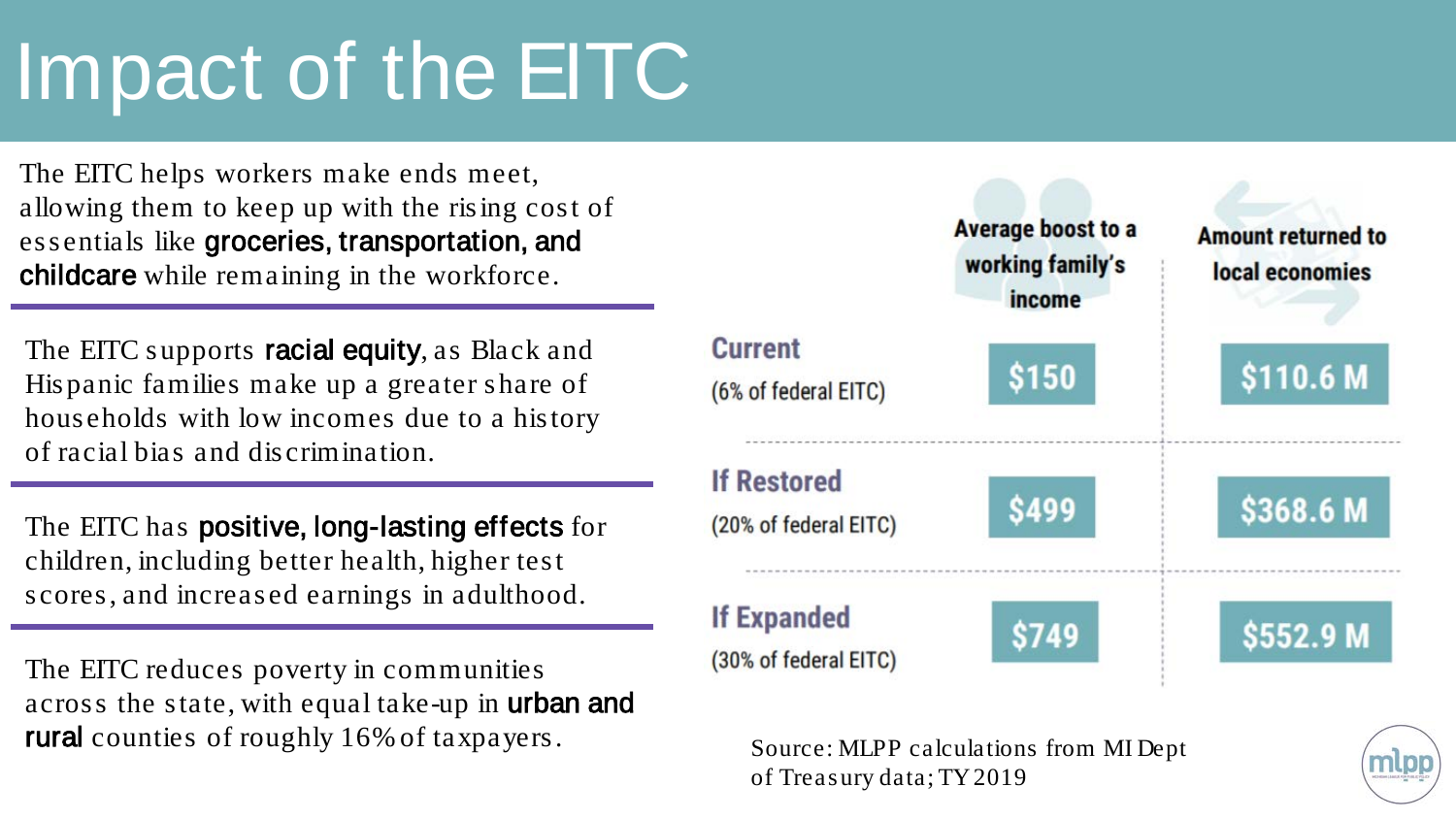## Impact of the EITC



Families spend roughly half of their EITCs on items like groceries and child expenses. Families spend the other half paying off debts and building up assets through savings, education, and home repairs.

- The EITC has no "cliff" effectrecipients continue to benefit as hours and earnings increase.
- Research on the federal EITC shows a positive association with workforce participation for unmarried mothers.
- The EITC is one of the least expensive anti-poverty programs, as recipients put money right back into local businesses in their communities.

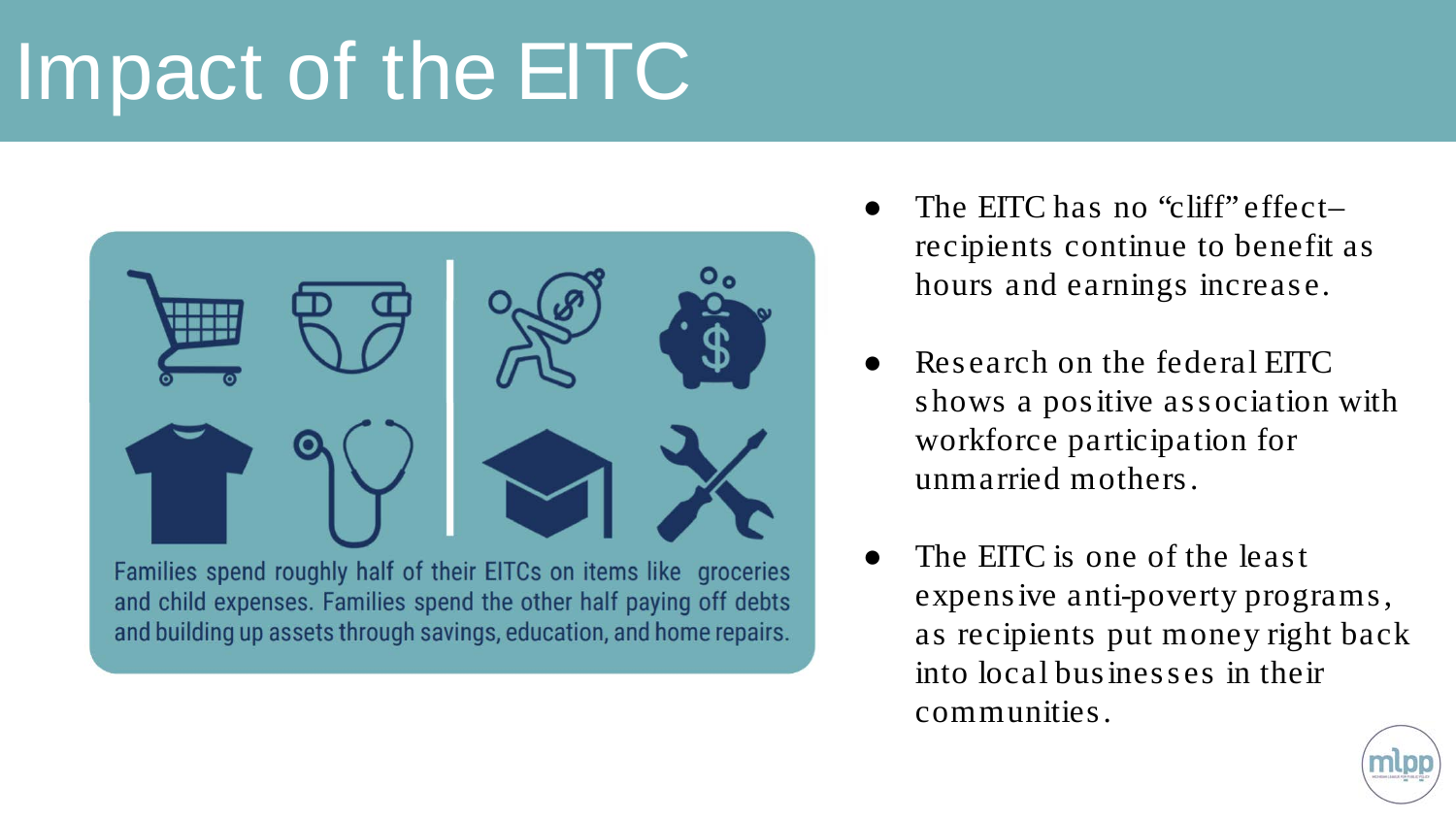## Impact of the EITC

While the average EITC recipient only received \$150 from the state in 2019, a credit equal to 30% of the federal credit would have provided families \$749 on average.

**For the average EITC**eligible Michigan family, raising the credit to would mean:



9 months of diapers (National Diaper Bank Network)



One month of healthcare for a family of four (ALICE)



10 months of internet access (ALICE)



18 full tanks of gas (Approx. based on a 12 gallon tank)



One month of housing for a family of four (ALICE)



One month of childcare for a 4 vear old (Economic Policy Institute)

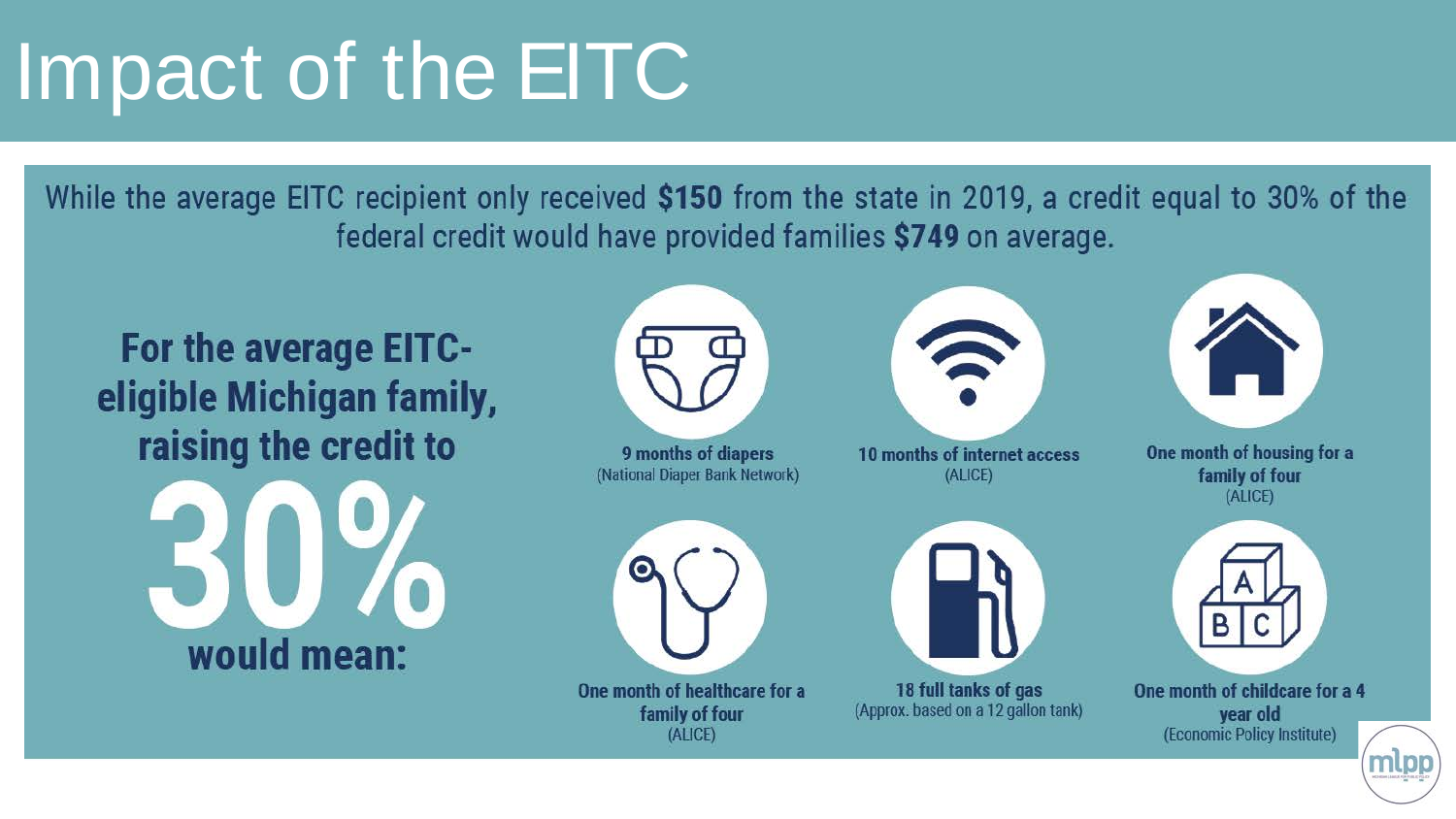## EITC overpayments

#### Understanding improper payments

- Errors in EITC refunds largely a result of the complexity in rules
- 2013 CBO report estimated overpayment rates of up to 25%
- IRS has taken steps to reduce EITC errors of paid preparers

#### Addressing overpayment concerns

- Increased federal funding for the IRS
- Support for Volunteer Income Tax As s is tance (VITA) s ites

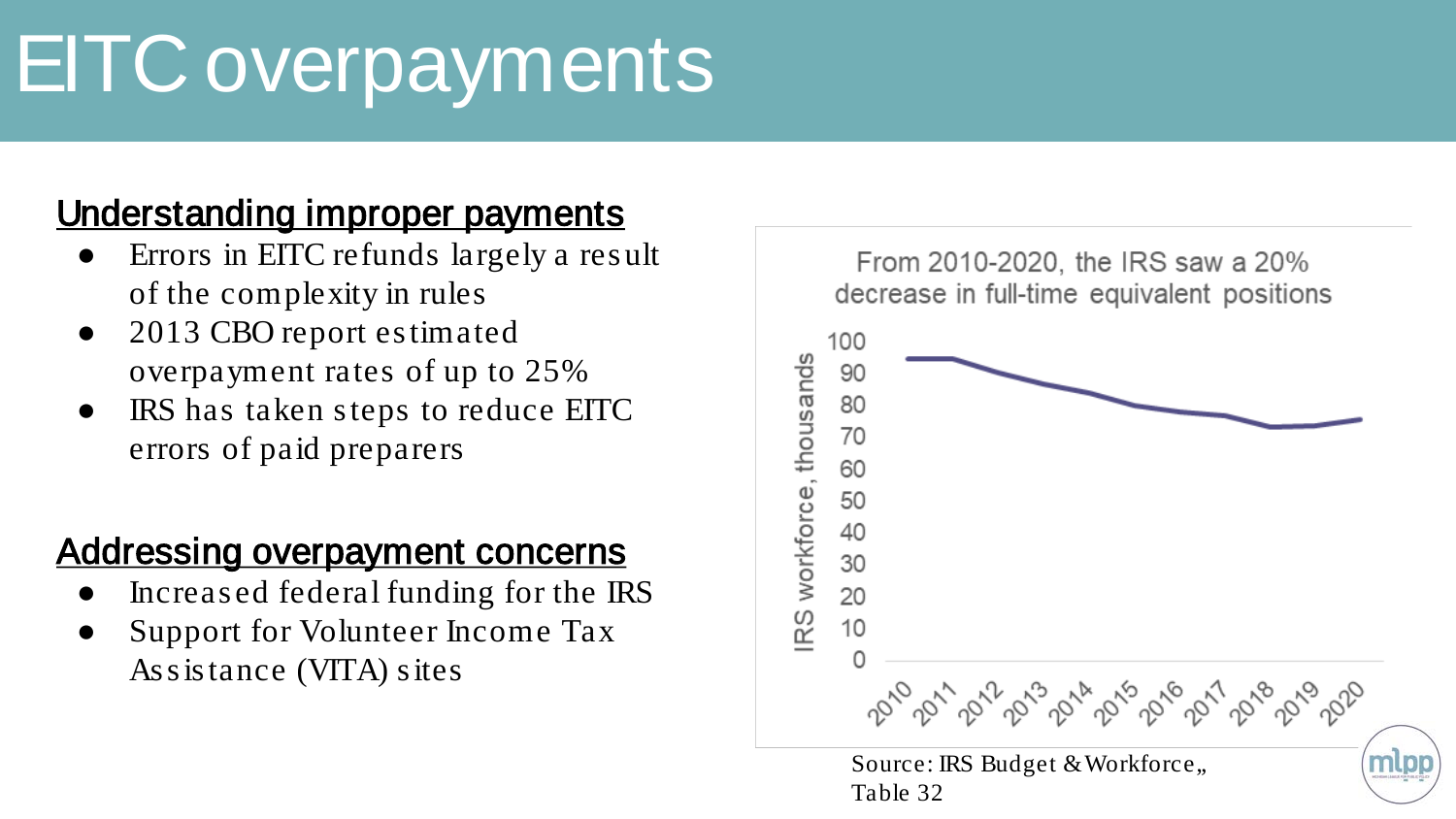### For more information

#### Impact of Michigan's State EITC by County



#### **League resources**

Statewide and county fact sheets

2023 state budget priorities

Blogs, articles, and press releases

#### **Partner Resources**

**CEDAM - MEIC** 

Free tax filing resources